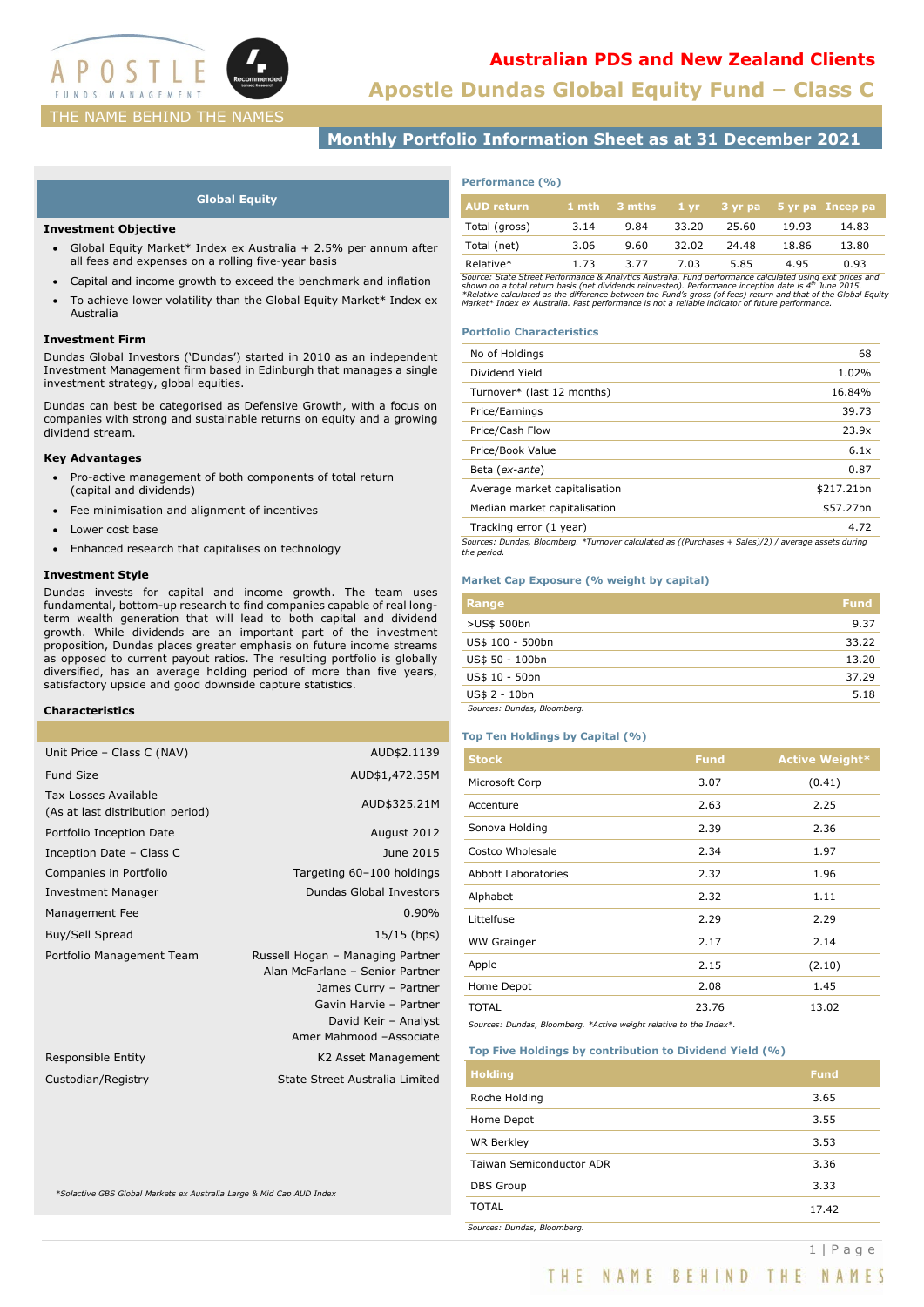

### THE NAME BEHIND THE NAMES

### **Monthly Portfolio Information Sheet as at 31 December 2021**

### **Regional Allocation (%)**

| <b>Country</b>          | <b>Fund</b> | <b>Active Weight*</b> |
|-------------------------|-------------|-----------------------|
| <b>United States</b>    | 56.55       | (4.10)                |
| France                  | 8.32        | 5.51                  |
| Switzerland             | 7.77        | 4.78                  |
| Japan                   | 5.53        | (0.10)                |
| United Kingdom          | 3.94        | 0.30                  |
| Denmark                 | 3.82        | 3.14                  |
| Sweden                  | 3.49        | 2.55                  |
| <b>Emerging Markets</b> | 2.30        | (8.61)                |
| Netherlands             | 1.63        | (0.03)                |
| Canada                  | 1.13        | (1.87)                |
| Norway                  | 1.08        | 0.91                  |
| Singapore               | 0.99        | 0.69                  |
| Germany                 | 0.87        | (1.33)                |
| Hong Kong               | 0.84        | (0.07)                |
|                         |             |                       |

 *Sources: Dundas, Bloomberg. \*Active Weight relative to the Index\*.*

### **Sector Exposure (%)**

| <b>Sector</b>                 | <b>Fund</b> | <b>Active Weight*</b> |
|-------------------------------|-------------|-----------------------|
| <b>Information Technology</b> | 32.03       | 8.10                  |
| <b>Health Care</b>            | 21.21       | 9.51                  |
| Financials                    | 11.11       | (2.39)                |
| Industrials                   | 9.72        | 0.01                  |
| Consumer Discretionary        | 7.44        | (5.04)                |
| <b>Consumer Staples</b>       | 6.45        | (0.37)                |
| Materials                     | 5.18        | 0.73                  |
| <b>Communication Services</b> | 5.14        | (3.55)                |
| Energy                        | 0.00        | (3.40)                |
| Real Estate                   | 0.00        | (2.62)                |
| <b>Utilities</b>              | 0.00        | (2.72)                |
| Cash                          | 1.73        | 1.73                  |

*Sources: Dundas, Bloomberg. \*Active Weight relative to the Index\*.*

### **Performance and Portfolio Comment – December 2021**

#### *Market overview*

The ACWI ex Australia index rose 1.41% in December, when measured in Australian Dollars.

The Fed announced that it would begin reducing asset purchases by \$30bn per month (up from the \$15bn previously announced). During the month, the Fed removed "transitory" in reference to inflation as annualised CPI rose to 6.8%, a level not seen since June 1982, and signalled that it expects to start increasing interest rates in 2022. While the Omicron Covid variant has resulted in a record number of cases globally, infections so far appear milder than previous waves. Virus-related restrictions and staffing issues have led to concerns of rising input costs and labour difficulties, along with consumers near their limit in absorbing price increases, suggesting dynamics which could weigh on corporate profit margins. However, some commentors note that there are signals this month that indicate a peaking around inflation, supply chain issues and shortages.

### *Performance overview*

Over the past 12 months, the Fund has delivered a total return gross of fees of 33.20% while the index gained 26.17%. In December the Fund rose gross of fees by 3.14%, outperforming the benchmark by 1.73%.

Both sector allocation and stock selection were positive, with stock selection once again the principal driver of the Fund's outperformance. While the Fund's overweight to the Information Technology sector was a slight detractor, stock selection within the sector was the largest contributor to the Fund's outperformance. Stock selection within the Consumer Discretionary, Communications Services and Financials sectors was strong. The Fund's longstanding overweight to the Health Care sector aided performance. Stock selection within Consumer Staples and Industrials were a drag on performance.

On a regional basis, stock selection within North America was a significant contributor, with four of the five top stock contributors for the month coming from the region. The Fund's overweight to Western Europe was a positive, as was the underweight to Asia Pacific.

The top five stock contributors derived from three sectors, Information Technology, Health Care and Communication Services. Top of the list was the tech consulting giant **Accenture**, followed by two Health Care stocks **Baxter International** and **Abbott Laboratories.** Gaming content conglomerate **Activision Blizzard** and UK based accounting software firm **Sage** rounded out the list.

The top five stock detractors consisted of the Japanese industrial supplier **Misumi**, two US based securities, the semiconductor company **Analog Devices** and the e-commerce platform **eBay**, the French clinical diagnostics firm **bioMerieux** and US industrial stock **Nordson.**

### *Dividends*

**Zoetis**, a leader in medical therapies for companion animals and livestock, continues to achieve a significant operating leverage and as a result increased the dividend 30%. Zoetis has been beneficiary of the pandemic due to a rise in companion animals as households were forced to shelter due to lockdown measures. New Fund holding, **Nordson**, also grew its dividend by 31% in December. The industrial technology company designs and manufactures equipment for precision dispensing, fluid control & related processes involving proprietary technology. The economic recovery from the pandemic has seen a rise in demand for equipment installations. **Abbott Laboratories** announced a relatively modest 4.4% growth in dividend, the 49<sup>th</sup> consecutive year of growth. The healthcare conglomerate<br>focuses on cardiovascular implants, clinical diagnostics, diabetes monitoring, nutrition and generic pharmaceuticals. Its clinical diagnostics franchises were extremely important in fighting the pandemic as they launched 13 different detection kits. World leading medical services company **Stryker** also announced a 10.3% increase in the dividend as well as a large acquisition focused on connected medical devices. Stryker specialises in orthopaedic implants, surgical equipment and neurotechnology and the business continues to be driven by innovation and rising demand due to demographic trends.

### *Portfolio changes*

There were no full sales or new investments made during December.

#### **Contacts**

Apostle Funds Management Pty Limited Level 25, 259 George St Sydney NSW 2000 T +61 2 8278 9554 F +61 2 9247 9976 [www.apostlefm.com.au](http://www.apostlefm.com.au/)

K2 Asset Management Level 32 101 Collins Street Melbourne T +61 3 9691 6111 <https://www.k2am.com.au/forms-apostle-dundas>